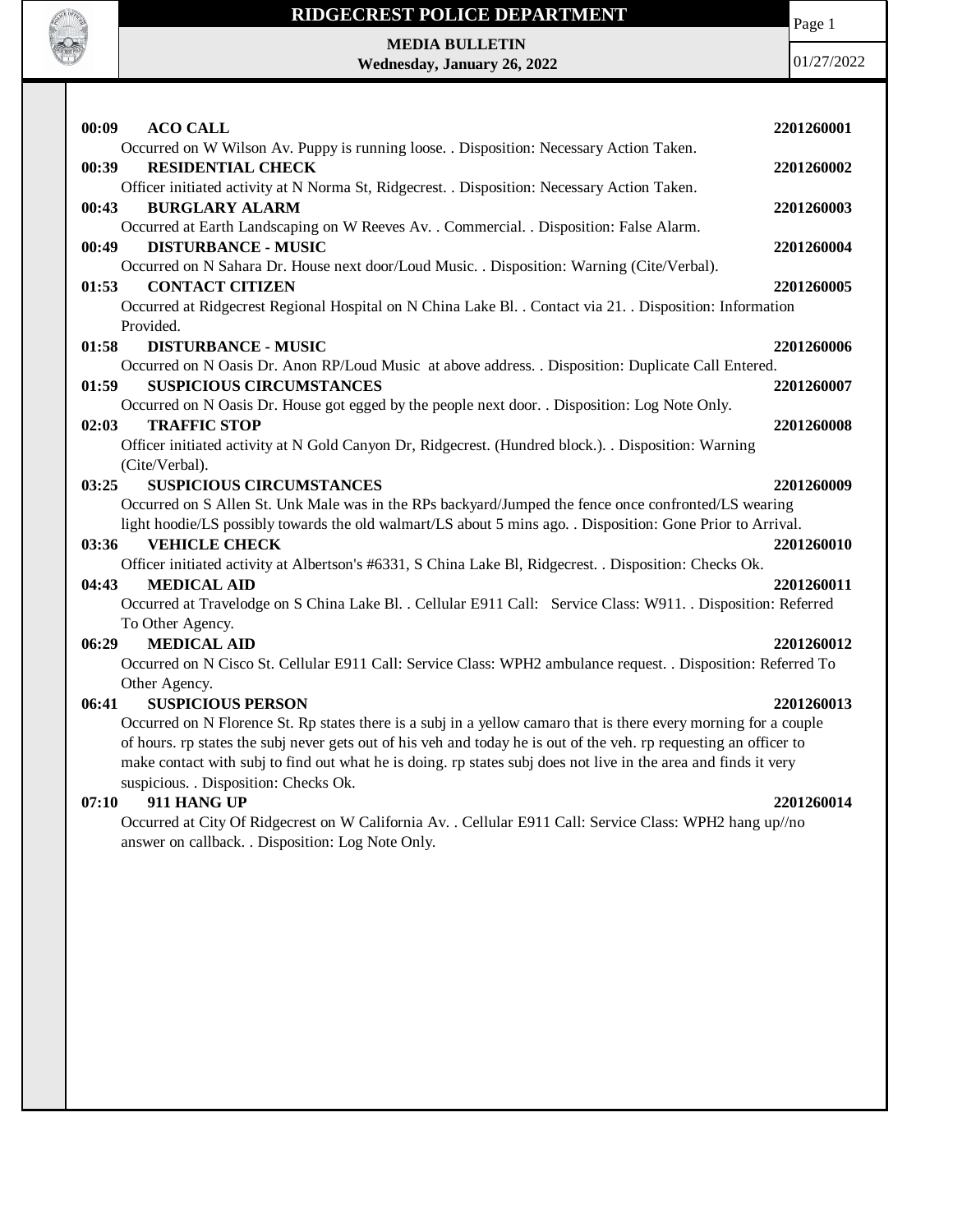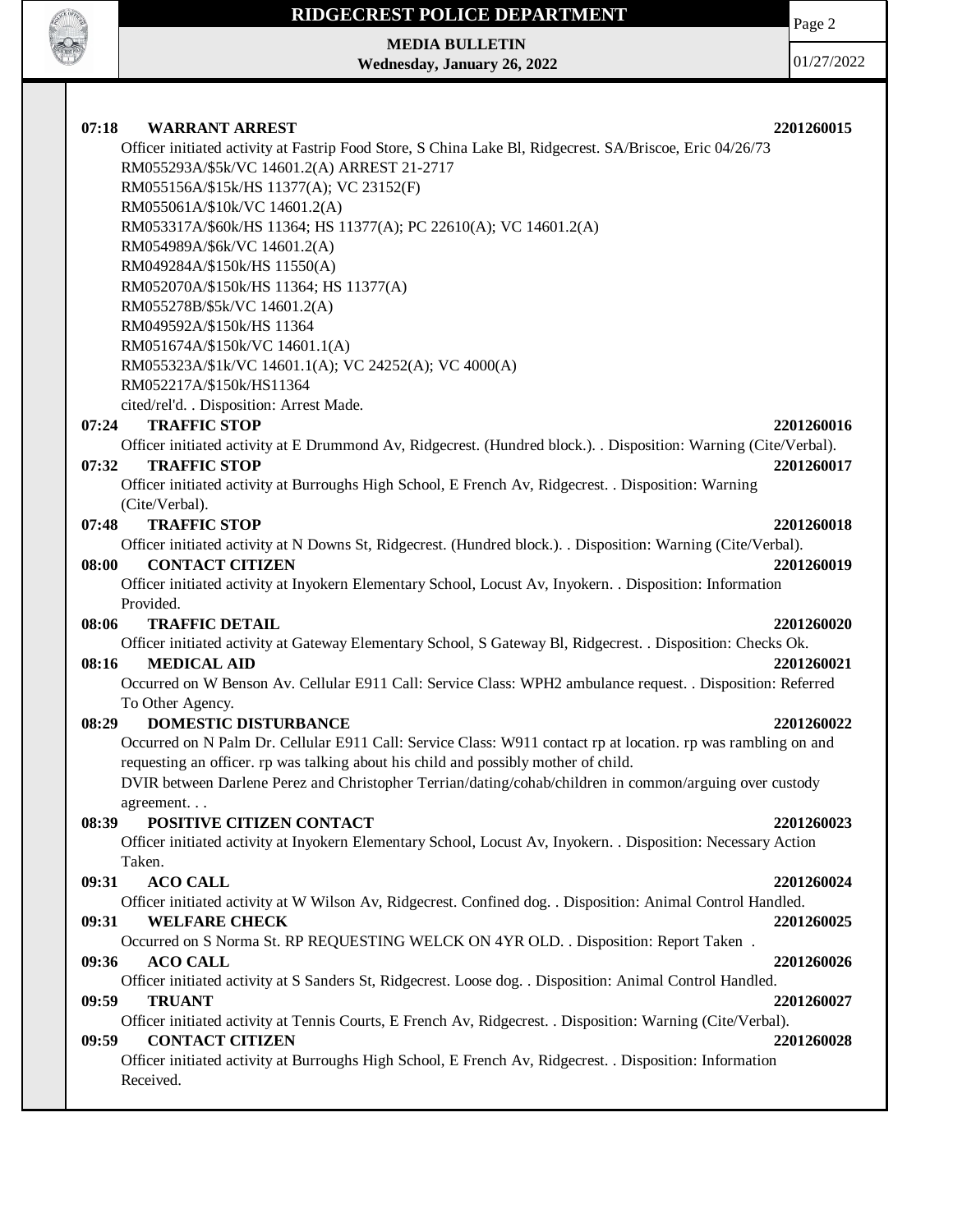

Page 3

**MEDIA BULLETIN Wednesday, January 26, 2022**

| 10:04<br><b>FOOT PATROL</b>                                                                                                                     | 2201260029 |
|-------------------------------------------------------------------------------------------------------------------------------------------------|------------|
| Officer initiated activity at Burroughs High School, E French Av, Ridgecrest. . Disposition: Checks Ok.                                         |            |
| <b>ACO CALL</b><br>10:10                                                                                                                        | 2201260030 |
| Officer initiated activity at S Sanders St, Ridgecrest. (Hundred block.) xpat for loose dogs. . Disposition:                                    |            |
| Animal Control Handled.                                                                                                                         |            |
| <b>CONTACT CITIZEN</b><br>10:13                                                                                                                 | 2201260031 |
| Occurred at City Of Ridgecrest on W California Av. . Rp would like an officer to contact via 21. Would like to                                  |            |
| know if a RO has been lifted. . Disposition: Information Provided.                                                                              |            |
| <b>ACO CALL</b><br>10:15                                                                                                                        | 2201260032 |
| Occurred at S Warner St/W Wilson Av. Three puppies running around. . Disposition: Duplicate Call Entered.                                       |            |
| 10:19<br><b>BURGLARY ALARM</b>                                                                                                                  | 2201260033 |
| Occurred on W Willow Av. Residental. . Disposition: Disregard From Alarm Company.                                                               |            |
| 10:28<br><b>GRAFFITI</b>                                                                                                                        | 2201260034 |
| Officer initiated activity at Burroughs High School, E French Av, Ridgecrest. . Disposition: Information                                        |            |
| Received.                                                                                                                                       |            |
| <b>ACO CALL</b><br>10:31                                                                                                                        | 2201260035 |
| Officer initiated activity at S Warner St, Ridgecrest. Dead cat. . Disposition: Animal Control Handled.                                         |            |
| <b>RESIDENTIAL CHECK</b><br>10:43                                                                                                               | 2201260036 |
| Officer initiated activity at W Ward Av, Ridgecrest. . Disposition: Necessary Action Taken.                                                     |            |
| <b>FOOT PATROL</b><br>11:07                                                                                                                     | 2201260037 |
| Officer initiated activity at James Monroe Middle School, W Church Av, Ridgecrest. . Disposition: Checks Ok.<br>11:09<br><b>CONTACT CITIZEN</b> | 2201260038 |
| Occurred at City Of Ridgecrest on W California Av. . CALL RP/rp would like to speak to an officer about his                                     |            |
| case involving his stolen vehicle. . Disposition: Information Provided.                                                                         |            |
| 911 WIRELESS CALL<br>11:12                                                                                                                      | 2201260039 |
| Occurred at City Of Ridgecrest on W California Av. . Cellular E911 Call: Service Class: WPH2 misdial. .                                         |            |
| Disposition: Log Note Only.                                                                                                                     |            |
| <b>GRAND THEFT AUTO</b><br>11:29                                                                                                                | 2201260040 |
| Officer initiated activity at S Forest Knoll St, Kern County. 22-245. . Disposition: Report Taken.                                              |            |
| 11:31<br><b>ASSIST OTHER DEPARTMENT</b>                                                                                                         | 2201260041 |
| Occurred at Ridgecrest Crisis Stabilization Unit on N Chelsea Av. . HMA/blue jeans/black sweatshirt/flag                                        |            |
| mask/red shoes/walking towards china lake blvd/rp requesting assistance. . Disposition: Unable To Locate.                                       |            |
| <b>FOLLOW UP</b><br>11:47                                                                                                                       | 2201260042 |
| Officer initiated activity at Burroughs High School, E French Av, Ridgecrest. . Disposition: Follow Up                                          |            |
| Completed.                                                                                                                                      |            |
| 11:47<br>PARKING VIOLATION                                                                                                                      | 2201260043 |
| Officer initiated activity at N La Paloma St, Ridgecrest. . Disposition: Citation.                                                              |            |
| RUNAWAY/OUT OF CONTROL JUVENILE<br>11:56                                                                                                        | 2201260044 |
| Officer initiated activity at Faller Elementary School, W Upjohn Av, Ridgecrest. . Disposition: Warning                                         |            |
| (Cite/Verbal).                                                                                                                                  |            |
| <b>CONTACT CITIZEN</b><br>12:28                                                                                                                 | 2201260045 |
| Officer initiated activity at James Monroe Middle School, W Church Av, Ridgecrest. . Disposition: Counselled.<br><b>FOLLOW UP</b><br>12:39      | 2201260046 |
| Officer initiated activity at Walmart Supercenter, E Bowman Rd, Ridgecrest. . Disposition: Follow Up                                            |            |
| Completed.                                                                                                                                      |            |
| 911 FOLLOW UP<br>12:42                                                                                                                          | 2201260047 |
| Occurred at Marshall's #1238 on N China Lake Bl. . Service Class: BUSN open line/voices in background. .                                        |            |
| Disposition: Checks Ok.                                                                                                                         |            |
|                                                                                                                                                 |            |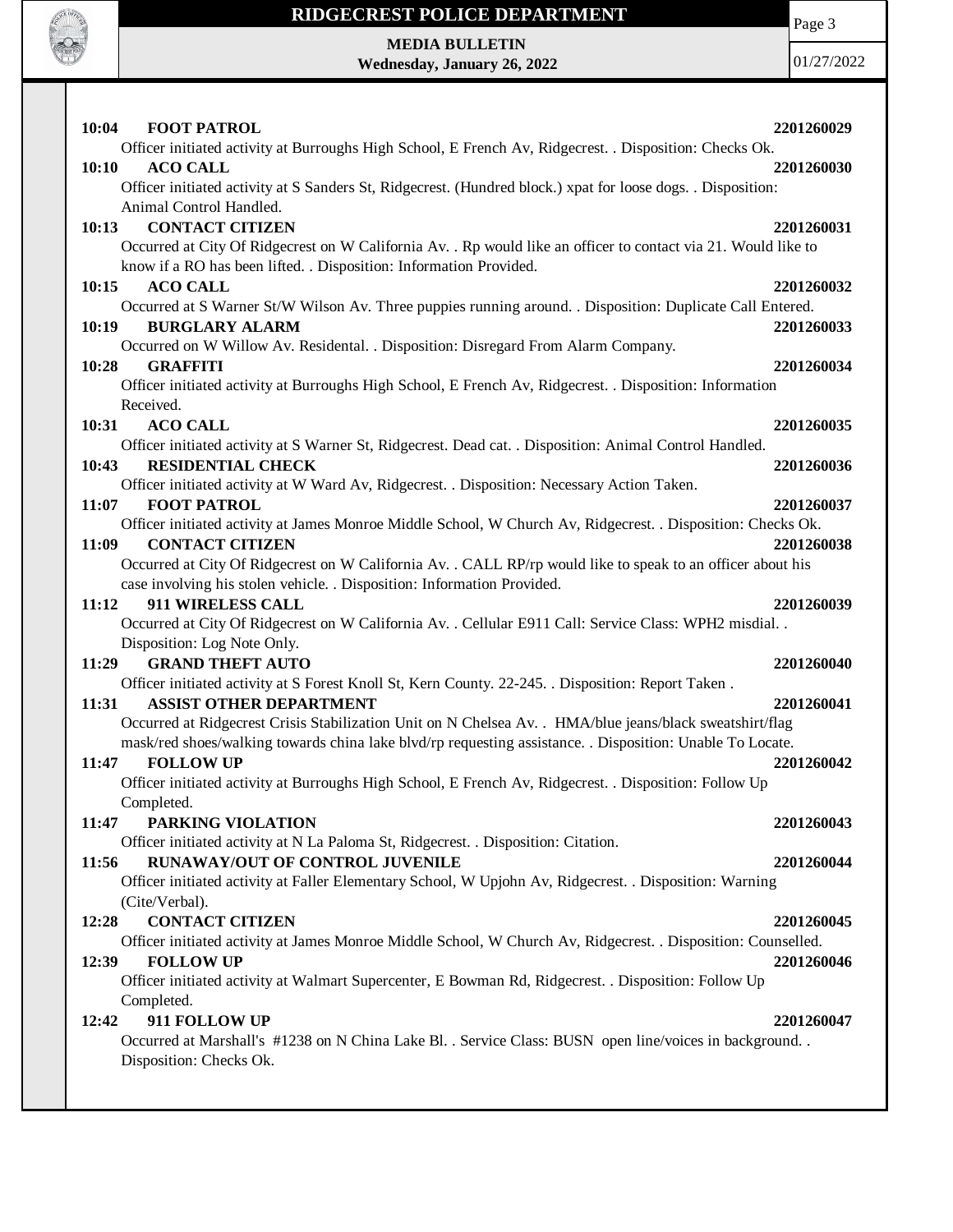

**MEDIA BULLETIN Wednesday, January 26, 2022** Page 4

| 12:42<br><b>EXTRA PATROL</b>                                                                                                         | 2201260048 |
|--------------------------------------------------------------------------------------------------------------------------------------|------------|
| Officer initiated activity at Tennis Courts, E French Av, Ridgecrest. . Disposition: Checks Ok.                                      |            |
| <b>AREA CHECK</b><br>12:43                                                                                                           | 2201260049 |
| Occurred at City Of Ridgecrest on W California Av. . rp stating her uncle was placed on 5150 by cal city PD                          |            |
| and has left the facility, rp requesting our officers do an area check for him. . Disposition: Information                           |            |
| Received.                                                                                                                            |            |
| <b>EXTRA PATROL</b><br>12:46                                                                                                         | 2201260050 |
| Officer initiated activity at Stater Brothers #109, N China Lake Bl, Ridgecrest. . Disposition: Checks Ok.                           |            |
| <b>CODE VIOLATION</b><br>12:56<br>Officer initiated activity at Rent-A-center, N China Lake Bl, Ridgecrest. . Disposition: Citation. | 2201260051 |
| <b>VEHICLE CHECK</b><br>13:07                                                                                                        | 2201260052 |
| Officer initiated activity at N China Lake Bl, Ridgecrest. . Disposition: Checks Ok.                                                 |            |
| 13:11<br><b>FOLLOW UP</b>                                                                                                            | 2201260053 |
| Officer initiated activity at Burroughs High School, E French Av, Ridgecrest. . Disposition: Follow Up                               |            |
| Completed.                                                                                                                           |            |
| <b>WELFARE CHECK</b><br>13:12                                                                                                        | 2201260054 |
| Occurred on N Sierra View St. Welfare check. . Disposition: Checks Ok.                                                               |            |
| <b>CONTACT CITIZEN</b><br>13:13                                                                                                      | 2201260056 |
| Officer initiated activity at Burroughs High School, E French Av, Ridgecrest. . Disposition: Information                             |            |
| Received.                                                                                                                            |            |
| PEDESTRIAN CHECK<br>13:31                                                                                                            | 2201260057 |
| Officer initiated activity at Motel 6, E Ridgecrest Bl, Ridgecrest. . Disposition: Necessary Action Taken.                           |            |
| <b>CONTACT CITIZEN</b><br>13:31                                                                                                      | 2201260058 |
| Officer initiated activity at Murray Middle School, E Drummond Av, Ridgecrest. . Disposition: Information                            |            |
| Provided.                                                                                                                            |            |
| <b>SUBPOENA SERVICE</b><br>13:48                                                                                                     | 2201260059 |
| Officer initiated activity at Chaparral, Kern County. . Disposition: Negative Contact.                                               |            |
| <b>CONTACT CITIZEN</b><br>14:09                                                                                                      | 2201260060 |
| Occurred at Ridgecrest Crisis Stabilization Unit on N Chelsea Av. . CALL RP/states she wants to talk to P5                           |            |
| regarding a patient that left earlier. . Disposition: Information Received.                                                          |            |
| 14:12<br>PATROL CHECK                                                                                                                | 2201260061 |
| Officer initiated activity at James Monroe Middle School, W Church Av, Ridgecrest. . Disposition: Checks Ok.                         |            |
| RUNAWAY/OUT OF CONTROL JUVENILE<br>14:14                                                                                             | 2201260062 |
| Officer initiated activity at Burroughs High School, E French Av, Ridgecrest. . Disposition: Warning                                 |            |
| (Cite/Verbal).                                                                                                                       |            |
| 14:21<br><b>FOUND PROPERTY</b>                                                                                                       | 2201260063 |
|                                                                                                                                      |            |
| Officer initiated activity at Burroughs High School, E French Av, Ridgecrest. . Disposition: Report Taken.                           |            |
| 14:22<br><b>CONTACT CITIZEN</b>                                                                                                      | 2201260064 |
| Occurred at City Of Ridgecrest on W California Av. . Rp is in lobby, attempting to locate brother. . Disposition:                    |            |
| Duplicate Call Entered.                                                                                                              |            |
| <b>FOOT PATROL</b><br>14:30                                                                                                          | 2201260065 |
| Officer initiated activity at Burroughs High School, E French Av, Ridgecrest. . Disposition: Checks Ok.                              |            |
| PATROL CHECK<br>14:31                                                                                                                | 2201260066 |
| Officer initiated activity at Skate Park, E French Av, Ridgecrest. . Disposition: Checks Ok.                                         |            |
| <b>ACO CALL</b><br>14:39                                                                                                             | 2201260067 |
| Officer initiated activity at S Richmond Rd, Ridgecrest. Stray dog. . Disposition: Animal Control Handled.                           |            |
| <b>VANDALISM REPORT</b><br>14:40                                                                                                     | 2201260068 |
| Officer initiated activity at Burroughs High School, E French Av, Ridgecrest. . Disposition: Report Taken.                           |            |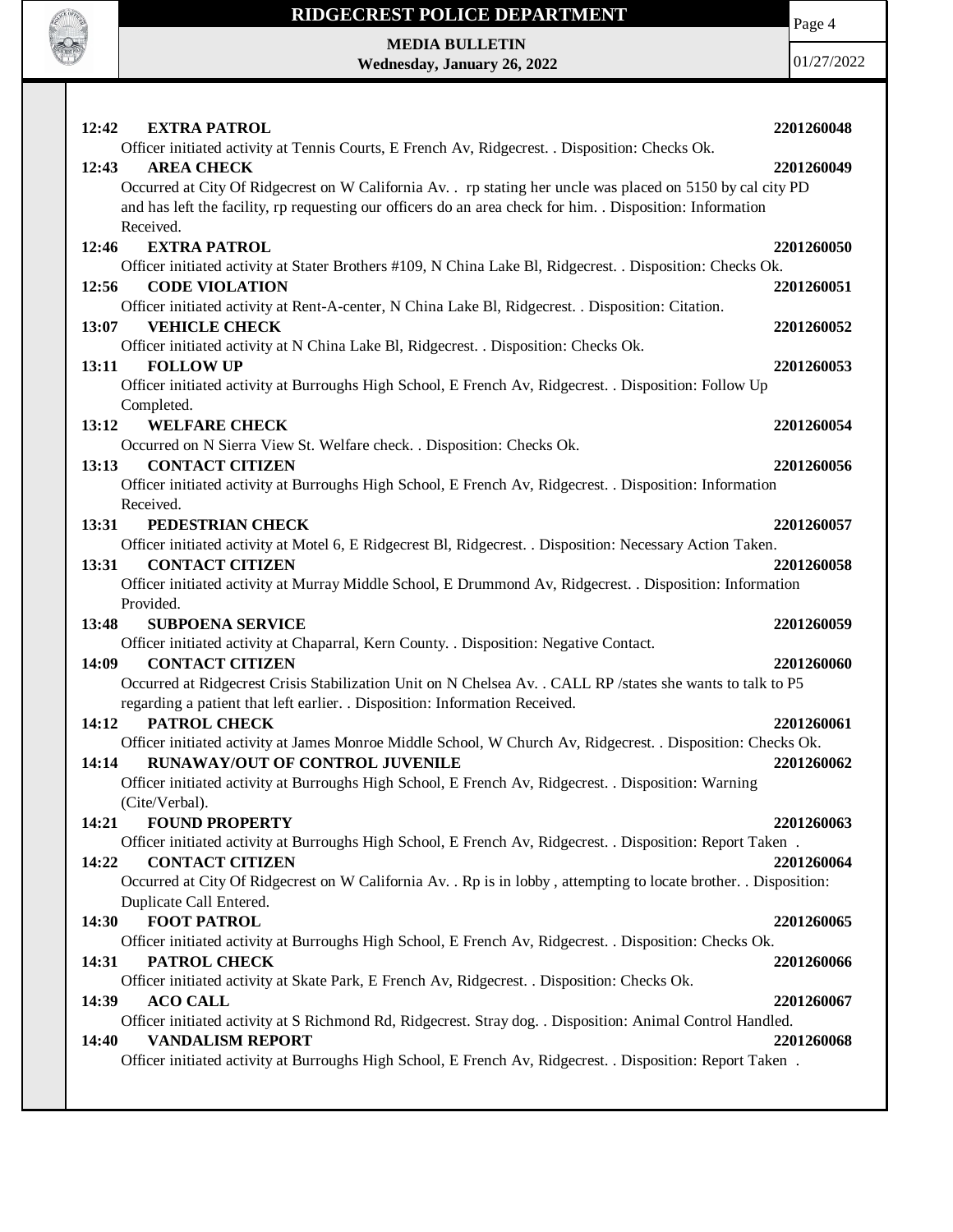

Page 5

**MEDIA BULLETIN Wednesday, January 26, 2022**

| <b>HIT AND RUN REPORT</b><br>14:40                                                                            | 2201260069 |
|---------------------------------------------------------------------------------------------------------------|------------|
| Occurred on W Perdew Av. Rp would like to file a hit and run report that happened yesterday. Contact via 21   |            |
| Disposition: Information Received.                                                                            |            |
| <b>SUBPOENA SERVICE</b><br>14:53                                                                              | 2201260070 |
| Officer initiated activity at S Gordon St, Ridgecrest. . Disposition: Necessary Action Taken.                 |            |
| <b>ACO CALL</b><br>14:53                                                                                      | 2201260071 |
| Officer initiated activity at E Kashmir Ln, Ridgecrest. CONFINED DOG. . Disposition: Animal Control Handled.  |            |
| PROPERTY DAMAGE ONLY TC<br>14:54                                                                              | 2201260072 |
| Officer initiated activity at Burroughs High School, E French Av, Ridgecrest. PARKING LOT. . Disposition:     |            |
| Necessary Action Taken.                                                                                       |            |
| <b>SUBPOENA SERVICE</b><br>14:58                                                                              | 2201260073 |
| Officer initiated activity at W Wilson Av, Ridgecrest. . Disposition: Necessary Action Taken.                 |            |
| <b>MEDICAL AID</b><br>14:59                                                                                   | 2201260074 |
| Occurred at Vfw Ship 4084 on N Alvord St. . Service Class: VOIP Med Aid. . Disposition: Referred To Other     |            |
| Agency.                                                                                                       |            |
| 15:05<br><b>STOLEN VEHICLE REPORT</b>                                                                         | 2201260075 |
| Occurred at City Of Ridgecrest on W California Av. . Rp in the lobby-wants to report his van stolen. .        |            |
| Disposition: Information Received.                                                                            |            |
| 15:05<br><b>SUBPOENA SERVICE</b>                                                                              | 2201260076 |
| Officer initiated activity at W Lorene Ct, Ridgecrest. . Disposition: Necessary Action Taken.                 |            |
| <b>SUBPOENA SERVICE</b><br>15:10                                                                              | 2201260077 |
|                                                                                                               |            |
| Officer initiated activity at E Commercial Av, Ridgecrest. . Disposition: Necessary Action Taken.             |            |
| <b>CITIZEN ASSIST</b><br>15:11                                                                                | 2201260078 |
| Officer initiated activity at Burroughs High School, E French Av, Ridgecrest. . Disposition: Necessary Action |            |
| Taken.                                                                                                        |            |
| 15:12<br><b>MEDICAL AID</b>                                                                                   | 2201260079 |
| Occurred at Ridgecrest Regional Hospital on N China Lake Bl. . Cellular E911 Call: Service Class: WPH2 In     |            |
| ER parking lot. . Disposition: Referred To Other Agency.                                                      |            |
| <b>SUSPECT ARREST</b><br>15:13                                                                                | 2201260080 |
| Officer initiated activity at City Of Ridgecrest, W California Av, Ridgecrest. AOD arrest. . Disposition:     |            |
| Necessary Action Taken.                                                                                       |            |
| 15:15<br><b>Mental Health Evaluation</b>                                                                      | 2201260081 |
| Occurred at S China Lake Bl/W Dolphin Av. (Hundred block.) HMA/black mask/very thin/black                     |            |
| sweater/cap/acting suicidal and delusional, jumping in front of vehicles. . Disposition: Necessary Action     |            |
| Taken.                                                                                                        |            |
| <b>SUBPOENA SERVICE</b><br>15:16                                                                              | 2201260082 |
| Officer initiated activity at E Ridgecrest Bl, Ridgecrest. . Disposition: Negative Contact.                   |            |
| 16:05<br><b>SUBPOENA SERVICE</b>                                                                              | 2201260083 |
| Officer initiated activity at W Wilson Av, Ridgecrest. . Disposition: Negative Contact.                       |            |
| 16:13<br><b>DISTURBANCE - SUBJECT</b>                                                                         | 2201260084 |
| Occurred at Ridgecrest Crisis Stabilization Unit on N Chelsea Av. Disposition: Cancelled by RP.               |            |
| <b>WELFARE CHECK</b><br>16:14                                                                                 | 2201260085 |
| Occurred on N Gold Canyon Dr. . Disposition: Checks Ok.                                                       |            |
| <b>DISTURBANCE - MOTORCYCLE OR ATV</b><br>16:27                                                               | 2201260086 |
| Occurred at S Mahan St/W Upjohn Av. Cellular E911 Call:<br>Juvs on ATVs, a green ATV and blk ATV w/           |            |
| "Don't Tread On Me" flag, causing a nuisance to other drivers on streets. Last seen NB S Mahan from W         |            |
| Upjohn, turning right into dirt area south of W R/C. . Disposition: Gone On Arrival.                          |            |
|                                                                                                               |            |
|                                                                                                               |            |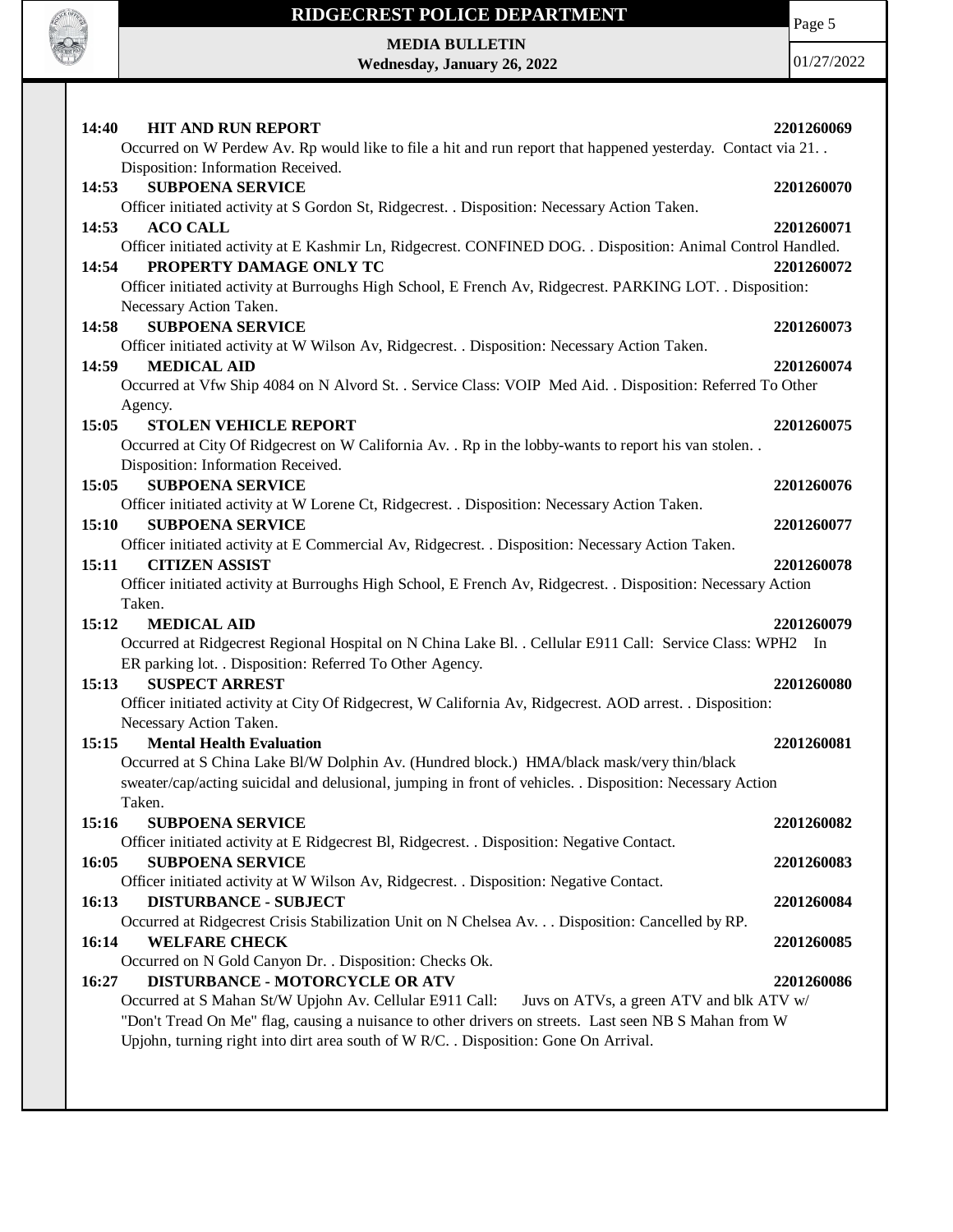

Page 6

**MEDIA BULLETIN Wednesday, January 26, 2022**

| 17:08<br><b>ACO CALL</b>                                                                                     | 2201260087               |
|--------------------------------------------------------------------------------------------------------------|--------------------------|
| Occurred on N Inyo St. Multiple dogs in neighbor's backyard barking. . Disposition: Information Received.    |                          |
| <b>WARRANT ARREST</b><br>17:17                                                                               | 2201260088               |
| Occurred on S Gordon St. UNWANTED SUBJ IS VICTOR TAN JACKET/RED SHIRT/BLUE JEANS/BOOTS.                      |                          |
| RP STATES SHE HAS ASKED HIM TO LEAVE SEVERAL TIMES, BUT HE KEEPS COMING BACK. LAST                           |                          |
| DOT WALKING TOWARDS HOWARDS MINI MART.                                                                       |                          |
| SA/RHOADABARGER, VICTOR MAURICIO 05/29/85 BV013760A NO BAIL CHG/3455 PC AND OPEN                             |                          |
| CHGS/148 PC/11364 HS BOOKED CRF BAKERSFIELD. . Disposition: Arrest Made.                                     |                          |
| 17:31<br>911 WIRELESS CALL                                                                                   | 2201260089               |
| Occurred on W Bataan Av. . Disposition: Duplicate Call Entered.<br>911 WIRELESS CALL<br>17:32                |                          |
| Occurred on W Bataan Av. Cellular E911 Call: Service Class: WPH2<br>Muffled voice, quick hangup. .           | 2201260090               |
| Disposition: Necessary Action Taken.                                                                         |                          |
| 17:38<br><b>MEDICAL AID</b>                                                                                  | 2201260091               |
| Occurred on W Howell Av. Cellular E911 Call: Service Class: W911 Med Aid. . Disposition: Assisted.           |                          |
| 17:49<br><b>SPECIAL EVENT</b>                                                                                | 2201260092               |
| Officer initiated activity at Burroughs High School, E French Av, Ridgecrest. BASKETBALL GAME                |                          |
| Disposition: Necessary Action Taken.                                                                         |                          |
| <b>FOLLOW UP</b><br>17:53                                                                                    | 2201260093               |
| Officer initiated activity at W Wilson Av, Ridgecrest. (Hundred block.). . Disposition: Follow Up Completed. |                          |
| <b>CONTACT CITIZEN</b><br>17:56                                                                              | 2201260094               |
| Occurred on S Lenore St. RP requests help locating her mother. . Disposition: Cancelled by RP.               |                          |
| 911 WIRELESS CALL<br>18:05                                                                                   | 2201260095               |
| Occurred at Larkspur Apartments on S Downs St. . Cellular E911 Call: ;Service Class: WPH2                    | Adult female             |
| RP, extremely muffled, calling for unk reason. Then stated she was calling to get help for someone else, but |                          |
| now no help needed. . Disposition: Log Note Only.                                                            |                          |
| 911 WIRELESS CALL<br>18:08                                                                                   | 2201260096               |
| Occurred at Larkspur Apartments on S Downs St. . Cellular E911 Call: Service Class: WPH2<br>Med Aid          |                          |
| Disposition: Referred To Other Agency.                                                                       |                          |
| 18:16<br>PRISONER TRANSPORT                                                                                  | 2201260097               |
| Occurred at City Of Ridgecrest on W California Av. . 22-254 Rhoadabarger, Victor. . Disposition: Necessary   |                          |
| Action Taken.                                                                                                |                          |
| <b>CONTACT CITIZEN</b><br>18:28                                                                              | 2201260098               |
| Occurred at City Of Ridgecrest on W California Av. . Requests to speak to W/C. . Disposition: Information    |                          |
| Provided.                                                                                                    |                          |
| 911 WIRELESS CALL<br>18:41                                                                                   | 2201260099               |
| Occurred at City Of Ridgecrest on W California Av. . Cellular E911 Call: Service Class: W911                 | Open line. No            |
| voice heard. . Disposition: Necessary Action Taken.<br>18:50<br><b>MEDICAL AID</b>                           |                          |
| Occurred at Albertson's #6331 on S China Lake Bl. . Cellular E911 Call: Service Class: WPH2                  | 2201260101<br>Med Aid. . |
| Disposition: Assisted.                                                                                       |                          |
| <b>SUBPOENA SERVICE</b><br>19:01                                                                             |                          |
| Occurred on N Chaparral. . Disposition: Call Cancelled.                                                      | 2201260102               |
| <b>TRAFFIC STOP</b><br>19:30                                                                                 | 2201260103               |
| Officer initiated activity at Sage Mart, N Downs St, Ridgecrest. . Disposition: Warning (Cite/Verbal).       |                          |
| <b>MEDICAL AID</b><br>19:38                                                                                  | 2201260104               |
| Occurred at Oyo Hotel (Europa) on W Upjohn Av. . Cellular E911 Call: Service Class: WPH2<br>Med Aid          |                          |
| Disposition: Call Cancelled.                                                                                 |                          |
|                                                                                                              |                          |
|                                                                                                              |                          |